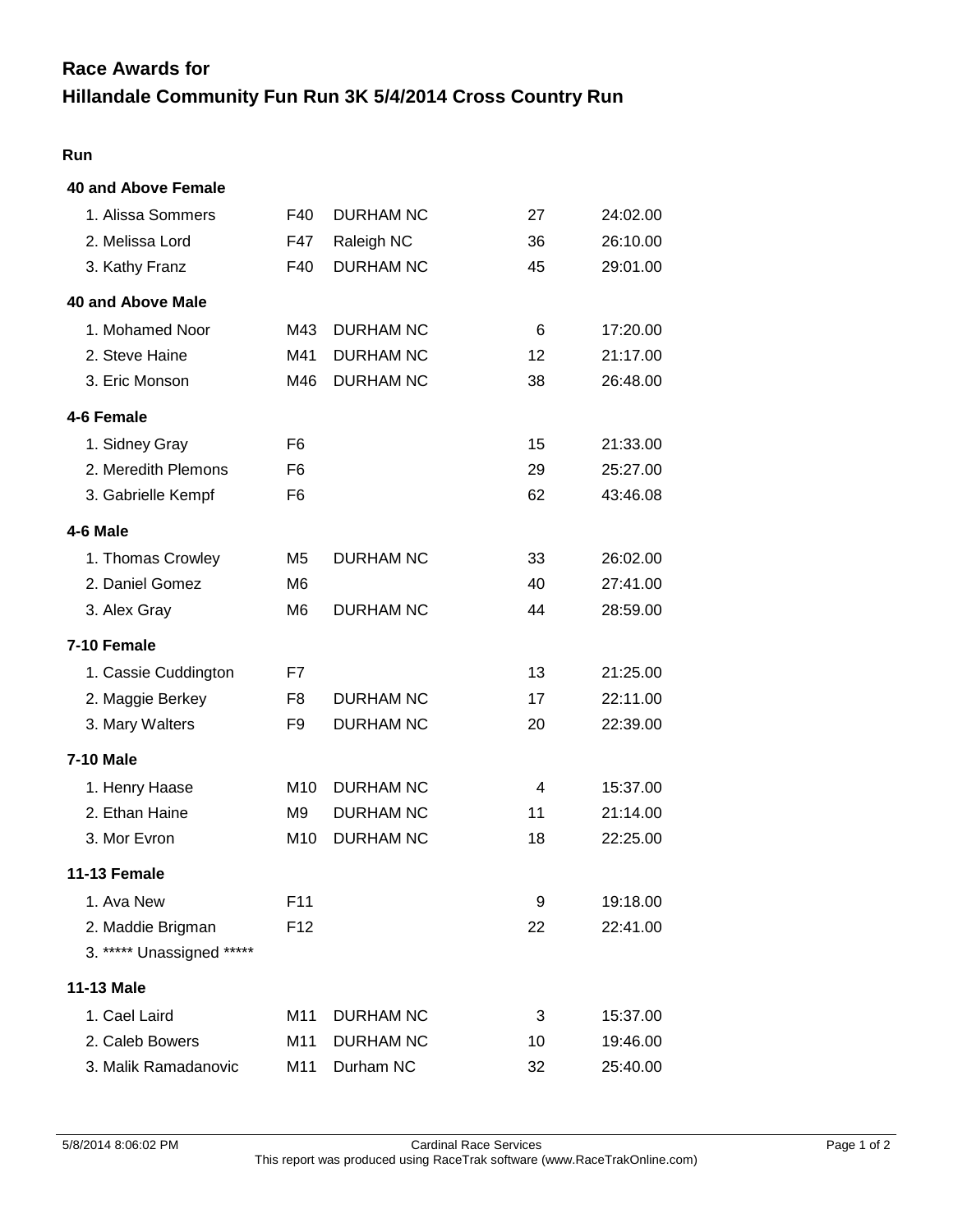| 14-18 Female              |                 |                  |    |          |
|---------------------------|-----------------|------------------|----|----------|
| 1. Caroline Everleigh     | F <sub>14</sub> |                  | 19 | 22:36.00 |
| 2. Grace Walters          | F <sub>15</sub> |                  | 21 | 22:40.00 |
| 3. ***** Unassigned ***** |                 |                  |    |          |
| <b>14-18 Male</b>         |                 |                  |    |          |
| 1. Cole Barnhill          | M15             |                  | 1  | 13:07.00 |
| 2. John Haase             | M16             | <b>DURHAM NC</b> | 43 | 28:34.00 |
| 3. Jack Strobel           | M14             | Durham NC        | 49 | 32:49.00 |
| 19-39 Female              |                 |                  |    |          |
| 1. Caiti Heil             | F <sub>27</sub> |                  | 8  | 18:53.00 |
| 2. Courtney Gray          | F38             |                  | 16 | 21:34.00 |
| 3. Kristen Pormann        | F36             | Durham NC        | 28 | 24:58.00 |
| 19-39 Male                |                 |                  |    |          |
| 1. Randy Stewart          | M38             |                  | 2  | 14:52.00 |
| 2. Andrew Stewart         | M19             |                  | 5  | 17:02.00 |
| 3. Rosalino Rangel Suarez | M35             | DURHAM NC        | 7  | 18:21.00 |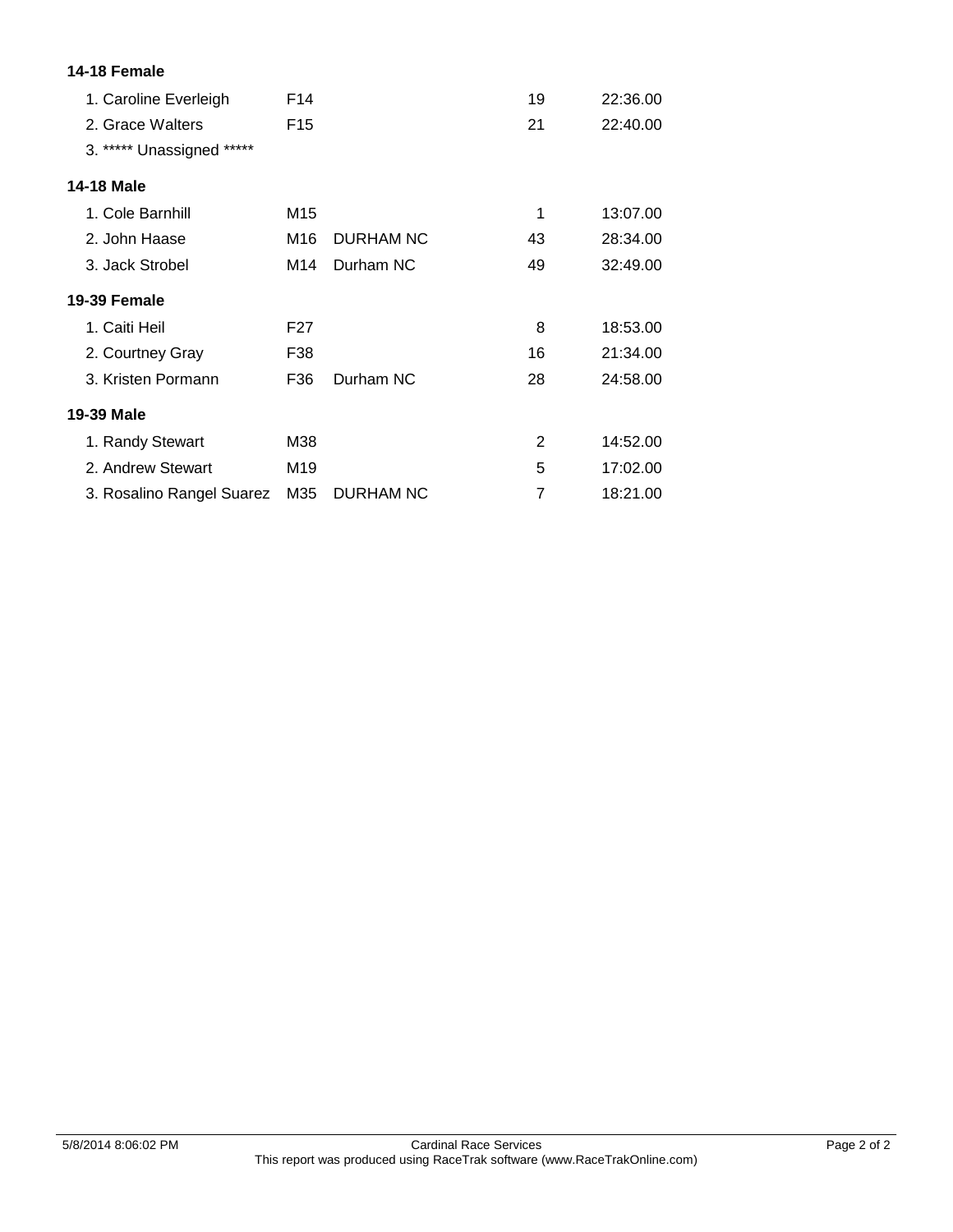### **Race Awards for**

## **Hillandale Community Fun Run 1 mile 5/4/2014 Cross Country Run**

### **Run**

| <b>40 and Above Female</b> |                 |                   |                |          |
|----------------------------|-----------------|-------------------|----------------|----------|
| 1. Julie Keeton            | F45             | Durham NC         | 15             | 18:35.00 |
| 2. cristi nunn             | F45             | Durham NC         | 16             | 18:37.00 |
| 3. Donna James             | F <sub>59</sub> | Durham NC         | 18             | 19:16.00 |
| <b>40 and Above Male</b>   |                 |                   |                |          |
| 1. Ed Herman               | M69             | Southern Pines NC | 14             | 14:16.00 |
| 2. Walt James              | M61             | Durham NC         | 19             | 19:17.00 |
| 3. Robert Wescott          | M46             |                   | 23             | 21:45.00 |
| 4-6 Female                 |                 |                   |                |          |
| 1. Ariana Lambar           | F6              | <b>DURHAM NC</b>  | 5              | 09:21.00 |
| 2. Lucy Moffett            | F <sub>5</sub>  | Durham NC         | 17             | 18:38.00 |
| 3. ***** Unassigned *****  |                 |                   |                |          |
| 4-6 Male                   |                 |                   |                |          |
| 1. Nathaniel Wescott       | M4              |                   | 24             | 21:47.00 |
| 2. ***** Unassigned *****  |                 |                   |                |          |
| 3. ***** Unassigned *****  |                 |                   |                |          |
| 7-10 Female                |                 |                   |                |          |
| 1. savannah burton         | F <sub>10</sub> | Durham NC         | 9              | 11:08.00 |
| 2. Sharia Jihan            | F9              |                   | 11             | 11:22.00 |
| 3. Anna Keeton             | F9              | Durham NC         | 12             | 11:24.00 |
| <b>7-10 Male</b>           |                 |                   |                |          |
| 1. Henry Haase             | M10             | <b>DURHAM NC</b>  | 4              | 08:01.00 |
| 2. clifford burton         | M8              | Durham NC         | 8              | 11:05.00 |
| 3. Matthew Nichols         | M8              |                   | 10             | 11:11.00 |
| 11-13 Female               |                 |                   |                |          |
| 1. ***** Unassigned *****  |                 |                   |                |          |
| 2. ***** Unassigned *****  |                 |                   |                |          |
| 3. ***** Unassigned *****  |                 |                   |                |          |
| <b>11-13 Male</b>          |                 |                   |                |          |
| 1. Thomas Alling           | M11             | Durham NC         | $\overline{2}$ | 07:52.00 |
| 2. Jacob Bowers            | M13             | <b>DURHAM NC</b>  | 3              | 07:56.00 |
| 3. Will Keeton             | M13             |                   | 7              | 09:50.00 |